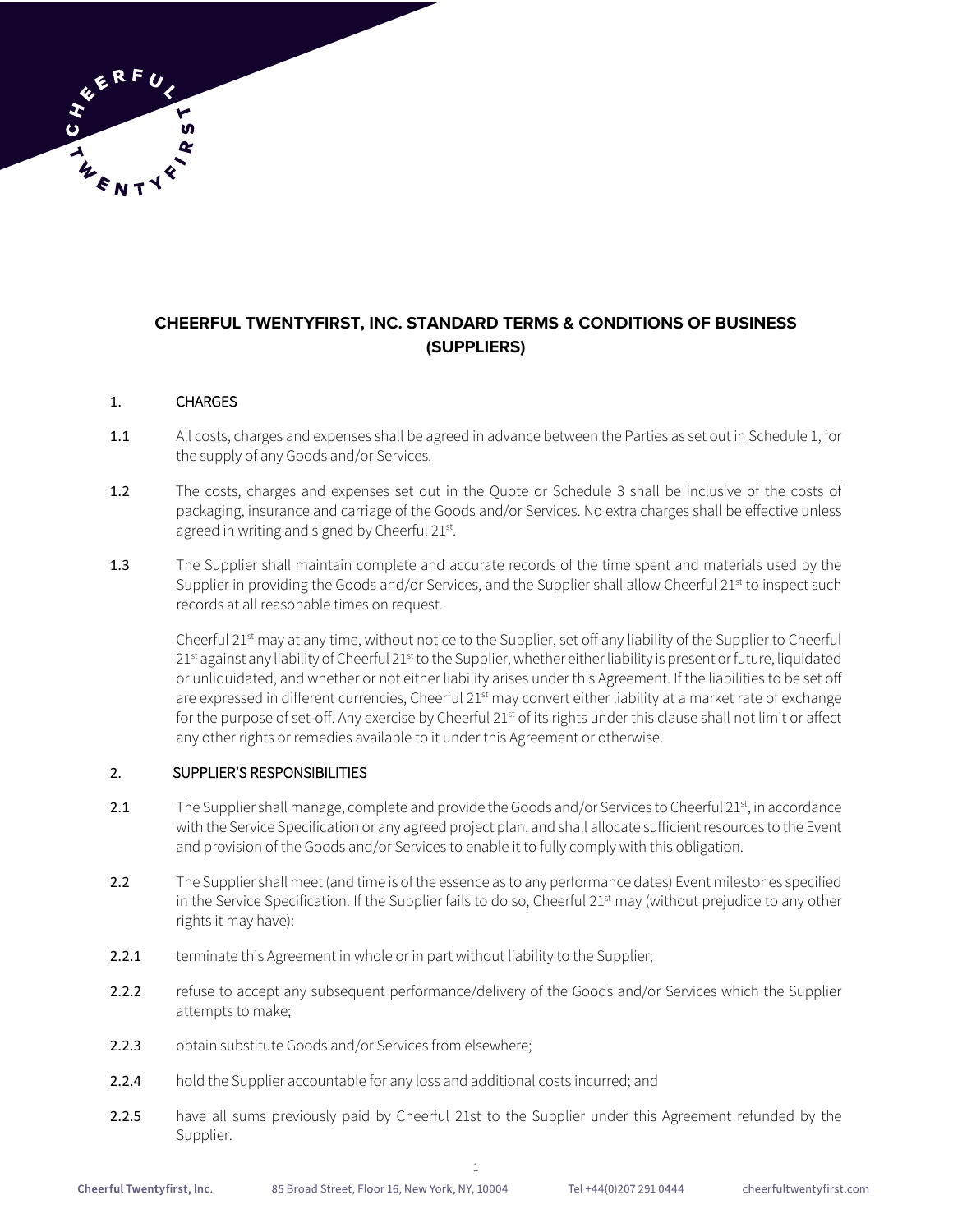

- 2.3 The Supplier shall:
- 2.3.1 co-operate with Cheerful  $21^{st}$  in all matters relating to the Goods and/or Services and the Event and shall ensure that the Supplier and the Supplier's Team use reasonable skill and care in the performance of its obligations under this Agreement.
- 2.3.2 procure the availability of the Key Personnel and the Supplier's Team to provide the Goods and/or Services on such days, and at such times, as Cheerful 21<sup>st</sup> may require;
- 2.3.3 promptly inform Cheerful 21<sup>st</sup> of the absence (or anticipated absence) of any Key Personnel or member of the Supplier's Team. If Cheerful 21<sup>st</sup> requires, the Supplier shall provide a suitably qualified replacement subject always to the prior written approval of Cheerful 21<sup>st</sup>;
- 2.3.4 not make any changes to the Key Personnel or the Supplier's Team without the prior written approval of Cheerful 21st.
- 2.4 The Supplier shall:
- 2.4.1 notify Cheerful 21 $st$  as soon as it becomes aware of any health and safety hazards or issues which arise in relation to the Goods and/or Services; and
- 2.4.2 before the date on which the Goods and/or Services are required, obtain, and at all times maintain, all necessary licenses and consents and comply with all relevant legislation in relation to:
- (a) the Goods and/or Services;
- (b) the use of all documents, information and materials provided by the Supplier or its agents, subcontractors, consultants or employees relating to the Goods and/or Services which existed prior to the commencement of this Agreement, including designs and specifications.
- 2.5 The Supplier acknowledges and agrees that Cheerful 21<sup>st</sup> is entering into this Agreement on the basis of the Service Specification and that the Service Specification is accurate and complete in all material respects, and is not misleading.
- 2.6 The Supplier shall comply with all applicable laws, statutes, regulations and codes and policies of Cheerful 21<sup>st</sup> relating to anti-bribery and anti-corruption including but not limited to the Bribery Act 2010.
- 2.7 The Supplier shall ensure that any person associated with the Supplier who is providing Goods and/or Services in connection with this Agreement does so only on the basis of a written contract which imposes on and secures from such person terms equivalent to those imposed on the Supplier in this Agreement. The Supplier shall be responsible for the observance and performance by such persons of this Agreement, and shall be directly liable to Cheerful 21<sup>st</sup> for any breach by such persons of any of the terms of this Agreement.

2

### 3. QUALITY OF GOODS AND/OR SERVICES

3.1 The Supplier represents and warrants to Cheerful 21<sup>st</sup> that: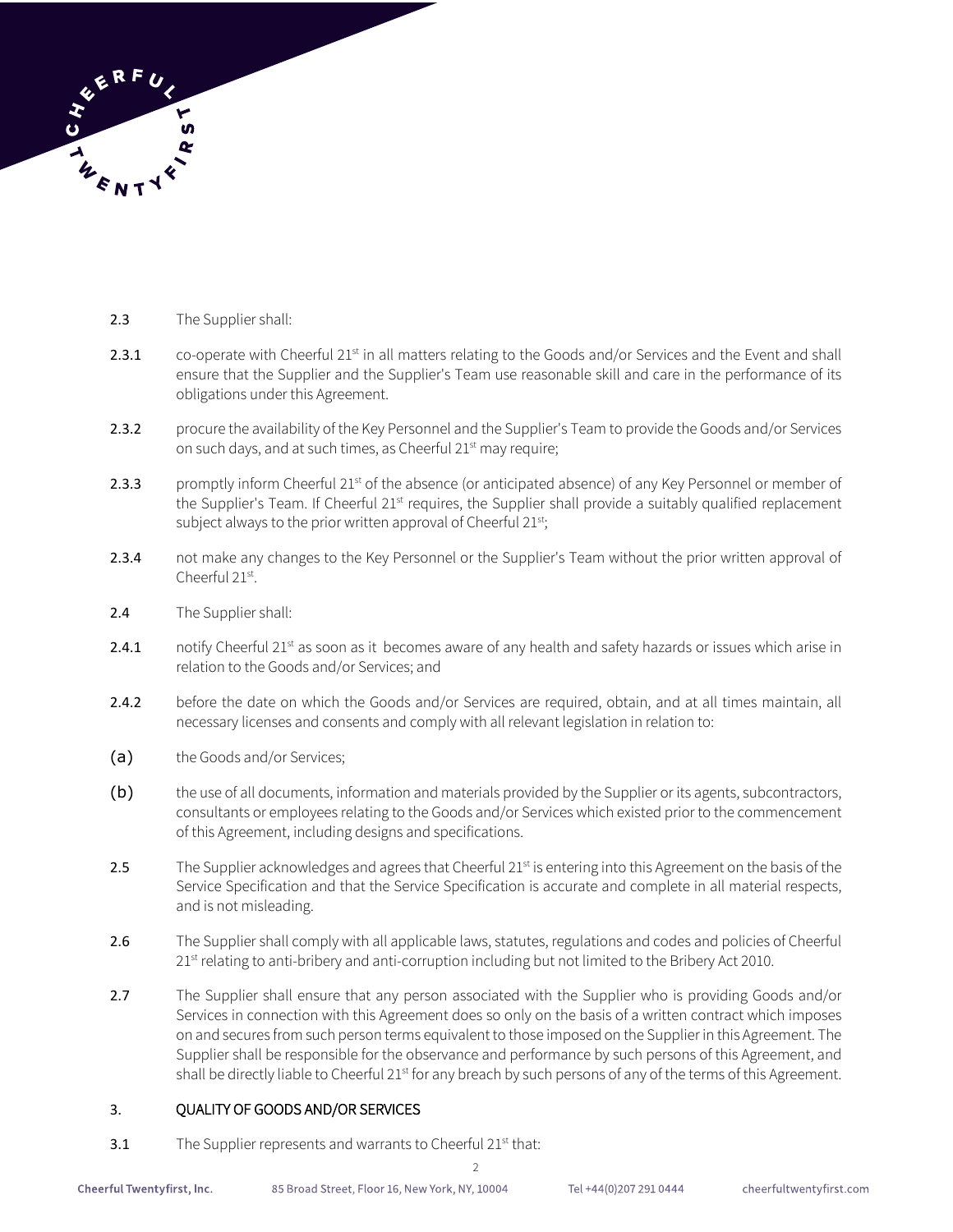

- 3.1.1 the Supplier will supply the Goods and perform the Services with reasonable care and skill and in accordance with generally recognized commercial practices and standards in the industry for similar services;
- 3.1.2 the Goods and/or Services will conform with all descriptions and specifications provided to Cheerful  $21^{st}$  by the Supplier, including the relevant Service Specification;
- 3.1.3 the Goods and/or Services are fit for their intended purpose, and are of good construction, suitable and sound material and adequate strength, and have been tested prior to delivery to Cheerful 21st;
- 3.1.4 the Goods and/or Services will be free from defects in design, material and workmanship, and remain so for at least 2 years after delivery to Cheerful 21st;
- 3.1.5 the Goods and/or Services shall not breach or infringe any Intellectual Property Rights (as defined below), or any other right, title, or interest, of any third party;
- 3.1.6 it has all the rights, licenses, permits, approvals and clearance of third-party rights as required by law, and as are necessary to perform its obligations under this Agreement; and
- 3.1.7 the Goods and/or Services will be provided in accordance with all applicable legislation from time to time in force, and the Supplier will inform Cheerful  $21<sup>st</sup>$  as soon as it becomes aware of any changes in that legislation.
- 3.2 The provisions of this clause 3 shall survive any performance, acceptance or payment pursuant to this Agreement and shall extend to any substituted or remedial services provided by the Supplier.

# 4. CONFIDENTIALITY

- 4.1 The Supplier undertakes to Cheerful 21<sup>st</sup> of total confidentiality and security all of Cheerful 21st's confidential information, including but not limited to, all presentations, conferences, programs, speeches, productions, designs, client information, trade secrets, secret or confidential material, operations, processes or dealings concerning the organization, business, finance transactions or affairs of the Customer ("Confidential Information"), which may come to its knowledge during the delivery of the Goods and Services.
- 4.2 The Supplier shall not use the Confidential Information in any way whatsoever without the prior written consent of Cheerful 21<sup>st</sup> other than for the delivery of the Goods and/or Services and performance of its obligations under this Agreement.

3

# 5. DATA PROTECTION

"Applicable Laws" means all applicable laws, statutes, regulations and codes from time to time in force.

"Data Protection Legislation" means the New York Stop Hacks and Improve Electronic Data Security Act ("SHIELD Act"), the UK Data Protection Legislation, and any other applicable state and federal legislation relating to personal data still in force and all other legislation and regulatory requirements in force from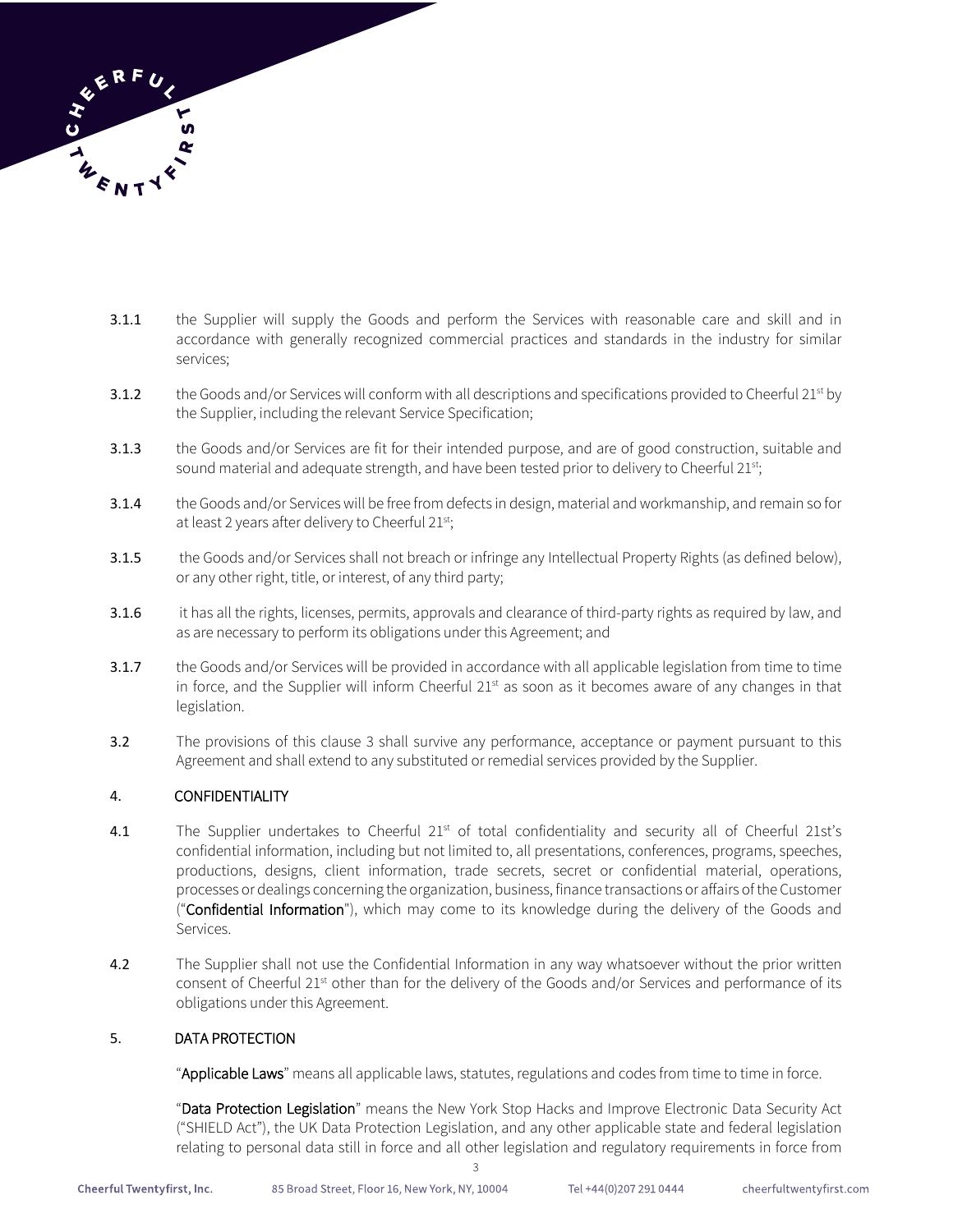

time to time which apply to a Party relating to the use of personal data (including, without limitation, the privacy of electronic communications).

- 5.1 Both Parties will comply with all applicable requirements of the Data Protection Legislation. This clause 5 is in addition to, and does not relieve, remove or replace, a Party's obligations or rights under the Data Protection Legislation.
- 5.2 The Parties acknowledge that for the purposes of the Data Protection Legislation, Cheerful  $21^{st}$  is the controller and the Supplier is the processor.
- 5.3 Without prejudice to the generality of clause 5.1, the Supplier shall, in relation to any personal data processed in connection with the performance by the Supplier of its obligations under this Agreement:
- 5.3.1 process such personal data only on the documented written instructions of Cheerful 21st unless the Supplier is required by Applicable Laws to otherwise process that personal data.
- 5.3.2 ensure that it has in place appropriate technical and organizational measures, reviewed and approved by Cheerful 21st to protect against unauthorized or unlawful processing of personal data and against accidental loss or destruction of, or damage to, personal data, appropriate to the harm that might result from the unauthorized or unlawful processing or accidental loss, destruction or damage and the nature of the data to be protected, having regard to the state of technological development and the cost of implementing any measures (those measures may include, where appropriate, pseudonymizing and encrypting personal data, ensuring confidentiality, integrity, availability and resilience of its systems and services, ensuring that availability of and access to personal data can be restored in a timely manner after an incident, and regularly assessing and evaluating the effectiveness of the technical and organizational measures adopted by it);
- 5.3.3 ensure that all personnel who have access to and/or process personal data are obliged to keep the personal data confidential; and
- 5.3.4 assist Cheerful 21st in responding to any request from a data subject and in ensuring compliance with its obligations under the Data Protection Legislation with respect to security, breach notifications, impact assessments and consultations with supervisory authorities or regulators;
- 5.3.5 notify Cheerful 21st without undue delay on becoming aware of a personal data breach;
- 5.3.6 at the written direction of Cheerful 21st delete or return personal data and copies thereof to Cheerful 21st on termination of the Agreement unless required by Applicable Law to store the personal data;
- 5.3.7 maintain complete and accurate records and information to demonstrate its compliance with this clause 5 and immediately inform Cheerful 21st if, in the opinion of the Supplier, an instruction infringes the Data Protection Legislation; and
- 5.3.8 indemnify Cheerful 21st against any loss or damage suffered by Cheerful 21st in relation to any breach by the Supplier of its obligations under this clause 5.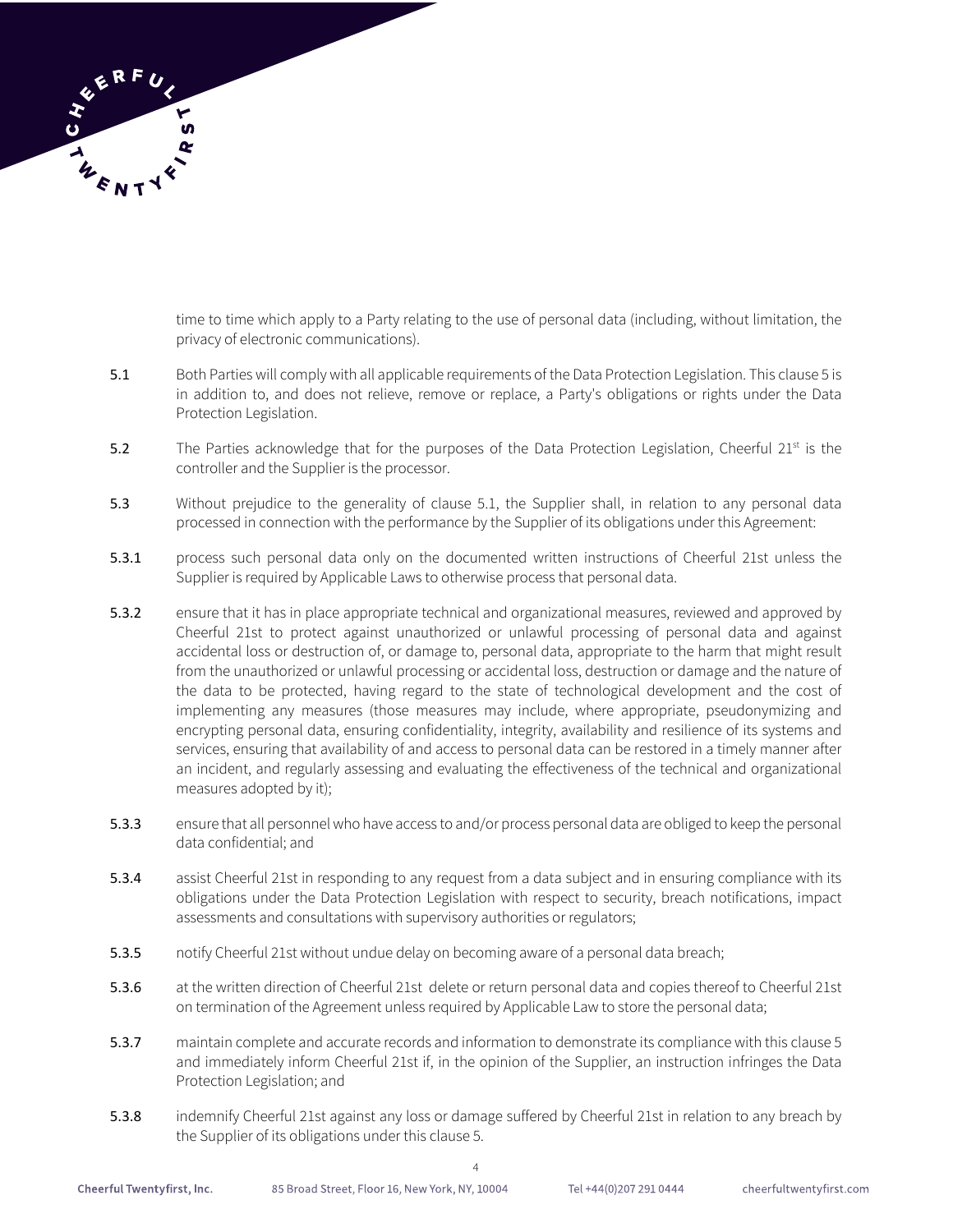

### 6. CUSTOMER MATERIAL & INTELLECTUAL PROPERTY

"Cheerful 21<sup>st</sup> Materials" means all documents, information, items and materials in any form (whether owned by Cheerful  $21^{st}$  or a third party), which are provided by Cheerful  $21^{st}$  to the Supplier in connection with the provisions of the Goods and/or Services.

"Intellectual Property Rights" means all intellectual property rights, howsoever arising and in whatever media, whether or not registered or capable of registration, including copyright, database rights, know-how, patents, trademarks, service marks, trade names, goodwill, design rights, moral rights, business names, domain names and other similar rights, and any applications for the protection or registration of these rights, all renewals and extensions of such rights throughout the world, and all similar or equivalent rights, or forms of protection, which subsist now, or in the future, in any part of the world.

- 6.1 In relation to Client Materials:
- 6.1.1 Cheerful 21st and its licensors shall retain ownership of all Intellectual Property Rights in Cheerful 21st Materials; and
- 6.1.2 Cheerful 21st grants to the Supplier a fully paid-up, non-exclusive, royalty-free, non-transferable licence to copy and modify Cheerful 21st Materials for the term of this Agreement for the sole purpose of providing the Services to Cheerful 21st.
- 6.2 In relation to the Goods and/or Services:
- 6.2.1 the Supplier assigns to Cheerful 21st, with full title guarantee and free from all third party rights, all Intellectual Property Rights in the Goods and/or Services;
- 6.2.2 the Supplier shall, promptly at Cheerful 21<sup>st'</sup>s request, do (or procure to be done) all such further acts and things and the execution of all such other documents as Cheerful 21st may from time to time require for the purpose of securing for Cheerful 21st all right, title and interest in and to the Intellectual Property Rights assigned to Cheerful 21st in accordance with clause 6.2.1.
- 6.3 The Supplier:
- 6.3.1 warrants that the receipt, use and onward supply of the Services and the Goods (excluding Cheerful 21st Materials) by Cheerful 21st and its permitted sub-licensees shall not infringe the rights, including any Intellectual Property Rights, of any third party; and
- 6.3.2 shall indemnify Cheerful 21st in full against all liabilities, costs, expenses, damages and losses (including but not limited to any direct, indirect or consequential losses, loss of profit, loss of reputation and all interest, penalties and legal costs (calculated on a full indemnity basis) and all other professional costs and expenses) suffered or incurred by Cheerful 21st arising out of, or in connection with, the receipt, use or supply of the Services and the Goods (excluding Cheerful 21st Materials).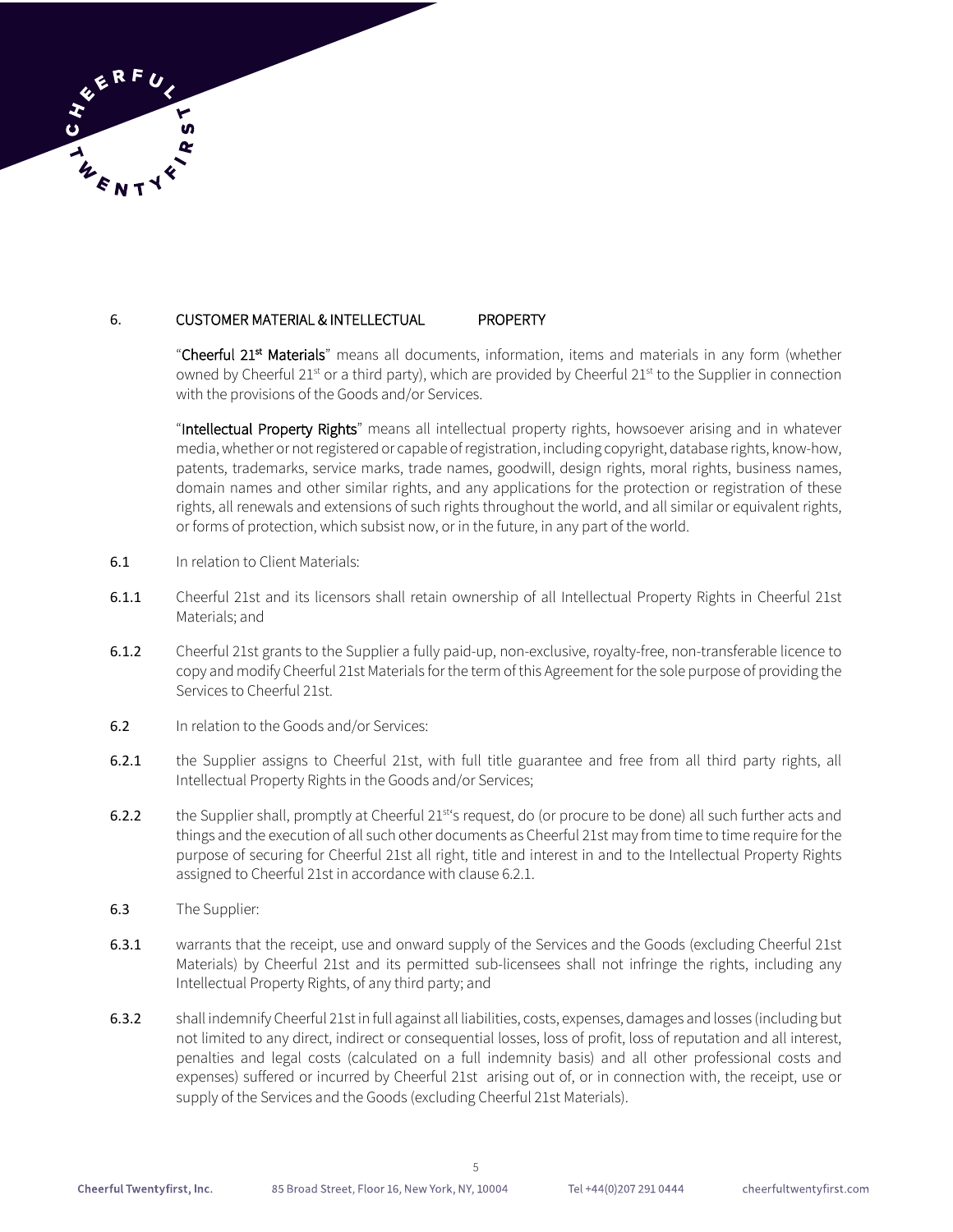

## 7. FORCE MAJEURE

In this paragraph, "Force Majeure Event" means any acts, events, omissions or accidents beyond a party's reasonable control, including without limitation, acts of God, flood, fire, earthquake, hurricane, tornado, storm, extreme temperatures or other similar catastrophes, and other major weather conditions, server crashes, virus attacks on equipment, tempest, accident, sabotage, insurrection, civil disturbance or requisition, acts, restrictions, regulations, byelaws, prohibitions or measures of any kind on the part of any governmental, parliamentary or local authority, damage, bad weather, software power or equipment failure, explosion, threat of war, acts of war or terrorism, riots and strikes, lockouts or other industrial disputes not involving the personnel of the affected party.

- 7.1 Neither party will be deemed to be in breach of this Agreement, or otherwise liable to the other party, for any delay in performance, or any failure to perform any obligations under this Agreement (and the time for performance shall be extended accordingly), if, and to the extent that, the delay or failure is caused by a Force Majeure Event, provided that the party whose performance is affected ("Affected Party") has complied with clause 7.2.
- 7.2 The Affected Party shall: (i) promptly notify the other party in writing of the nature and extent of the circumstances giving rise to the Force Majeure Event, the likely or potential duration of the Force Majeure Event, and the effect of the Force Majeure Event on its ability to perform its obligations; and (ii) use all reasonable endeavors to avoid and mitigate the effects of the Force Majeure Event. Notwithstanding the generality of the foregoing, each party shall use all reasonable endeavors to continue to perform its obligations under this Agreement for the duration of any Force Majeure Event.
- 7.3 If the relevant Force Majeure Event prevents, hinders or delays the Affected Party from performing its obligations for a continuous or aggregate period in excess of ten (10) days, the non-affected party may immediately terminate this Agreement upon written notice to the other party.

### 8. LIABILITY

- 8.1 The Supplier shall indemnify Cheerful 21<sup>st</sup> against all liabilities, costs, expenses, damages and losses (including but not limited to any direct, indirect or consequential losses, loss of profit, loss of reputation and all interest, penalties and legal costs (calculated on a full indemnity basis) and all other [reasonable] professional costs and expenses) suffered or incurred by Cheerful 21st arising out of or in connection with:
- 8.1.1 use or supply of the Goods and/or Services (excluding Cheerful 21<sup>st</sup> Materials);
- 8.1.2 any claim made against Cheerful 21<sup>st</sup> by a third party for personal injury or damage to property arising out of, or in connection with, defects in the Goods and/or Services; and
- 8.1.3 any claim made against Cheerful 21<sup>st</sup> by a third party arising out of or in connection with the supply of the Goods and/or Services, as delivered, or the Services.

6

8.2 This clause 8 shall survive termination of this Agreement.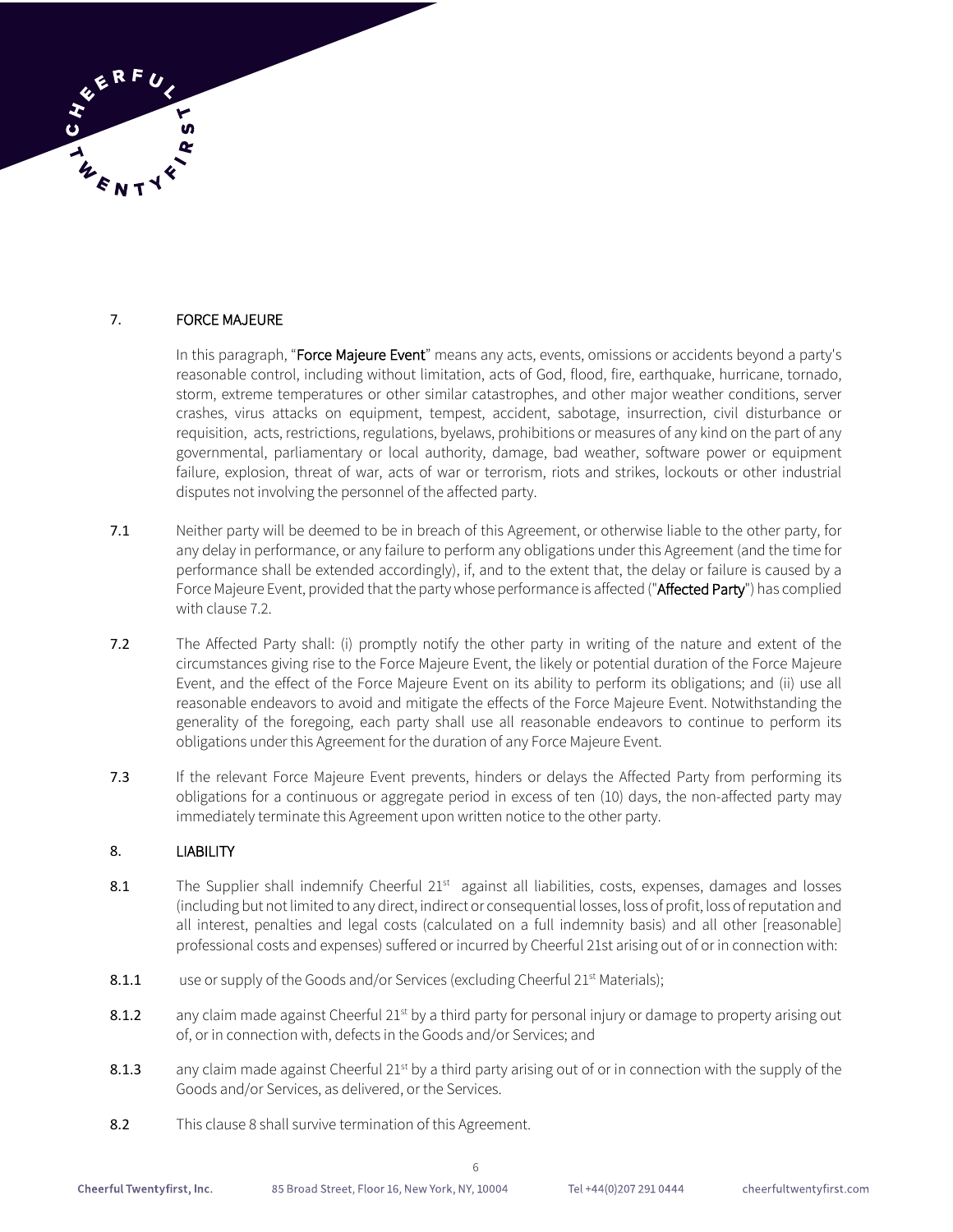

# 9. CANCELLATION AND TERMINATION

- 9.1 This Agreement shall terminate automatically on completion of the project following provision of the Goods and/or Services in accordance with the Service Specification or any agreed project plan.
- 9.2 Cheerful  $21^{st}$  may terminate this Agreement with immediate effect by giving written notice to the Supplier if:
- 9.2.1 there is a change of control of the Supplier; or
- 9.2.2 the Supplier's financial position deteriorates to such an extent that in the Client's opinion the Supplier's capability to adequately fulfil its obligations under this Agreement has been placed in jeopardy;
- 9.2.3 the Supplier fails to perform its obligations under the terms of this Agreement or at a standard which, in the opinion of the Client, falls below satisfactory quality;
- 9.2.4 the Supplier commits a breach of this Agreement or persistent breaches of this Agreement; or
- **9.2.5** the Supplier acts in any way that is prejudicial to Cheerful  $21<sup>st</sup>$  and its business;
- **9.2.6** a conflict of interest arises between the Supplier and Cheerful  $21^{st}$ .
- 9.3 Cheerful  $21^{st}$  may terminate this Agreement for convenience at any time on giving no less than 14 days prior written notice to the Supplier.
- 9.4 Following termination of this Agreement, for whatever reason, Cheerful 21st shall have no liability to the Supplier.]
- 9.5 If the Event is cancelled or Cheerful  $21<sup>st</sup>$  is no longer required or able to fulfil certain obligations relating to the Event, Cheerful 21<sup>st</sup> may cancel this Agreement and the Supplier shall only be entitled to invoice Cheerful  $21<sup>st</sup>$  for fees and expenses incurred up until the date on which Cheerful  $21<sup>st</sup>$  notifies the Supplier of its intention to cancel this Agreement. If any Services are not supplied in accordance with, or the Supplier fails to comply with, any terms of this Agreement, Cheerful 21<sup>st</sup> shall be entitled (without prejudice to any other right or remedy) to exercise any one or more of the following rights or remedies:
- 9.5.1 to rescind this agreement; or
- 9.5.2 to refuse to accept the provision of any further Services by the Supplier and to require the immediate repayment by the Supplier of all sums previously paid by Cheerful 21<sup>st</sup> to the Supplier under this Agreement; or
- 9.5.3 to require the Supplier, without charge to Cheerful  $21^{st}$ , to carry out such additional work as is necessary to correct the Supplier's failure; and
- 9.5.4 in any case, to claim such damages as it may have sustained in connection with the Supplier's breach (or breaches) of this Agreement not otherwise covered by the provisions of this clause 9.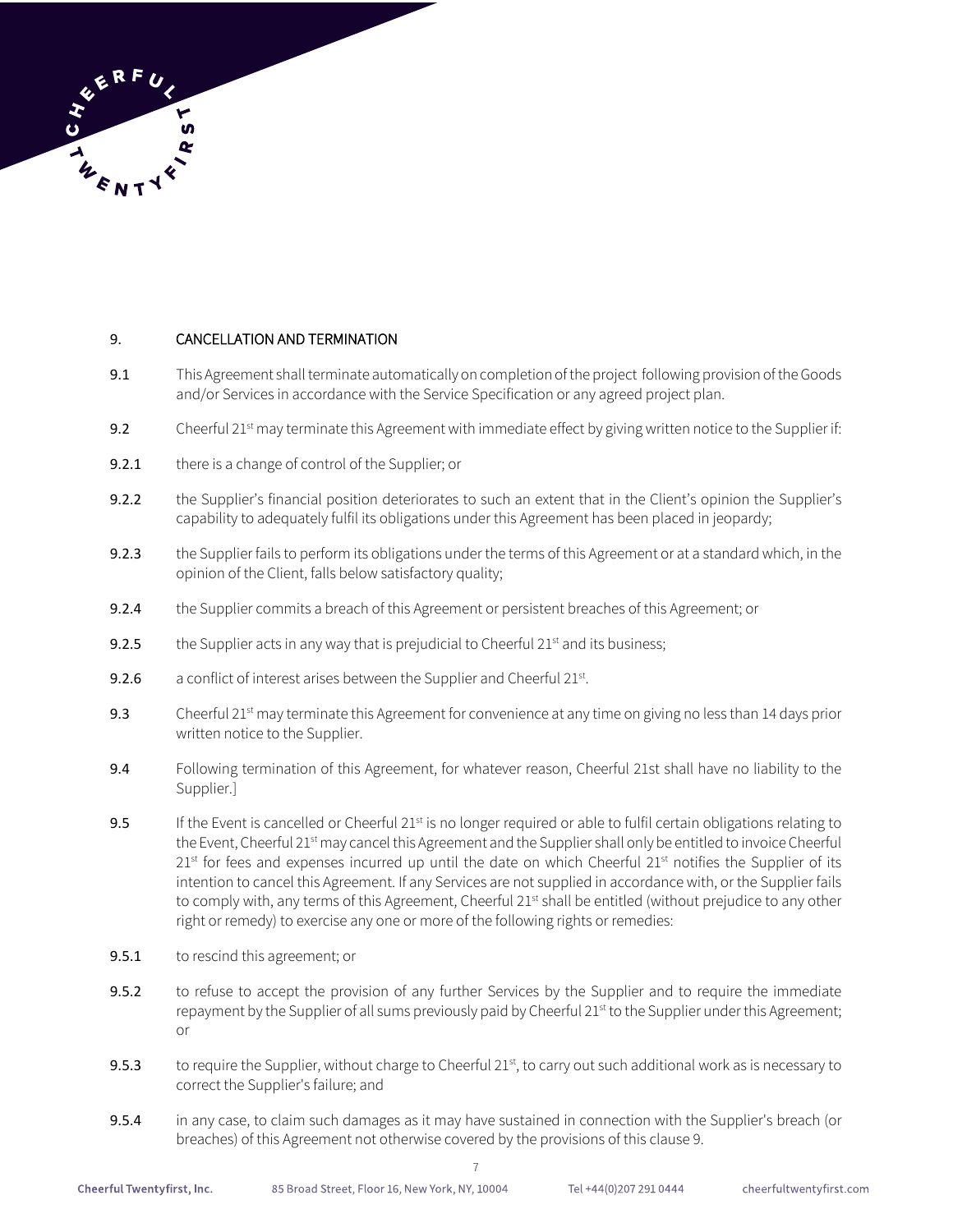

- 9.6 Without prejudice to any other rights or remedies which the parties may have, either party may terminate this Agreement immediately on giving written notice to the other if:
- 9.6.1 the other party suspends, or threatens to suspend, payment of its debts, is unable to pay its debts as they fall due, admits inability to pay its debts or is deemed unable to pay its debts within the meaning of section 123 of the Insolvency Act 1986;
- 9.6.2 the other party commences negotiations with all, or any class of, its creditors with a view to rescheduling any of its debts, or makes a proposal for, or enters into any compromise or arrangement with, its creditors; or
- 9.6.3 a petition is filed, a notice is given, a resolution is passed, or an order is made, for or on connection with the winding up of that other party; or an application is made to court, or an order is made, for the appointment of an administrator, a notice of intention to appoint an administrator is given, or an administrator is appointed over the other party; or
- 9.6.4 a person becomes entitled to appoint a receiver or administrative receiver over the assets of the other party, or a receiver or administrative receiver is appointed over the assets of the other party; or
- 9.6.5 the other party suspends or ceases, or threatens to suspend or cease, to carry on all or a substantial part of its business.
- 9.7 On termination of this Agreement for any reason, the Supplier shall immediately deliver to Cheerful 21st:
- 9.7.1 all Cheerful 21<sup>st</sup> Materials and all copies of information and data provided by Cheerful 21<sup>st</sup> to the Supplier for the purposes of this Agreement. The Supplier shall certify to Cheerful  $21<sup>st</sup>$  that it has not retained any copies of Cheerful 21<sup>st</sup> Materials or other information or data, except for one copy which the Supplier may use for audit purposes only and subject to the confidentiality obligations set out in this Agreement; and
- 9.7.2 all specifications, programs (including source codes) and other documentation comprised in any deliverables and existing at the date of such termination, whether or not then complete. All Intellectual Property Rights in such materials shall automatically pass to Cheerful 21<sup>st</sup> (to the extent that they have not already done so by virtue of the provisions of this Agreement), who shall be entitled to enter the premises of the Supplier to take possession of them.
- 9.8 If the Supplier fails to fulfil its obligations under the foregoing sub-clause, then Cheerful 21<sup>st</sup> may enter the Supplier's premises and take possession of any items which should have been returned under it. Until they have been returned or repossessed, the Supplier shall be solely responsible for their safe keeping.
- 9.9 On termination of this Agreement (however arising) the accrued rights and liabilities of the parties as at termination, and clauses capable or intended to survive termination, shall survive and continue in full force and effect.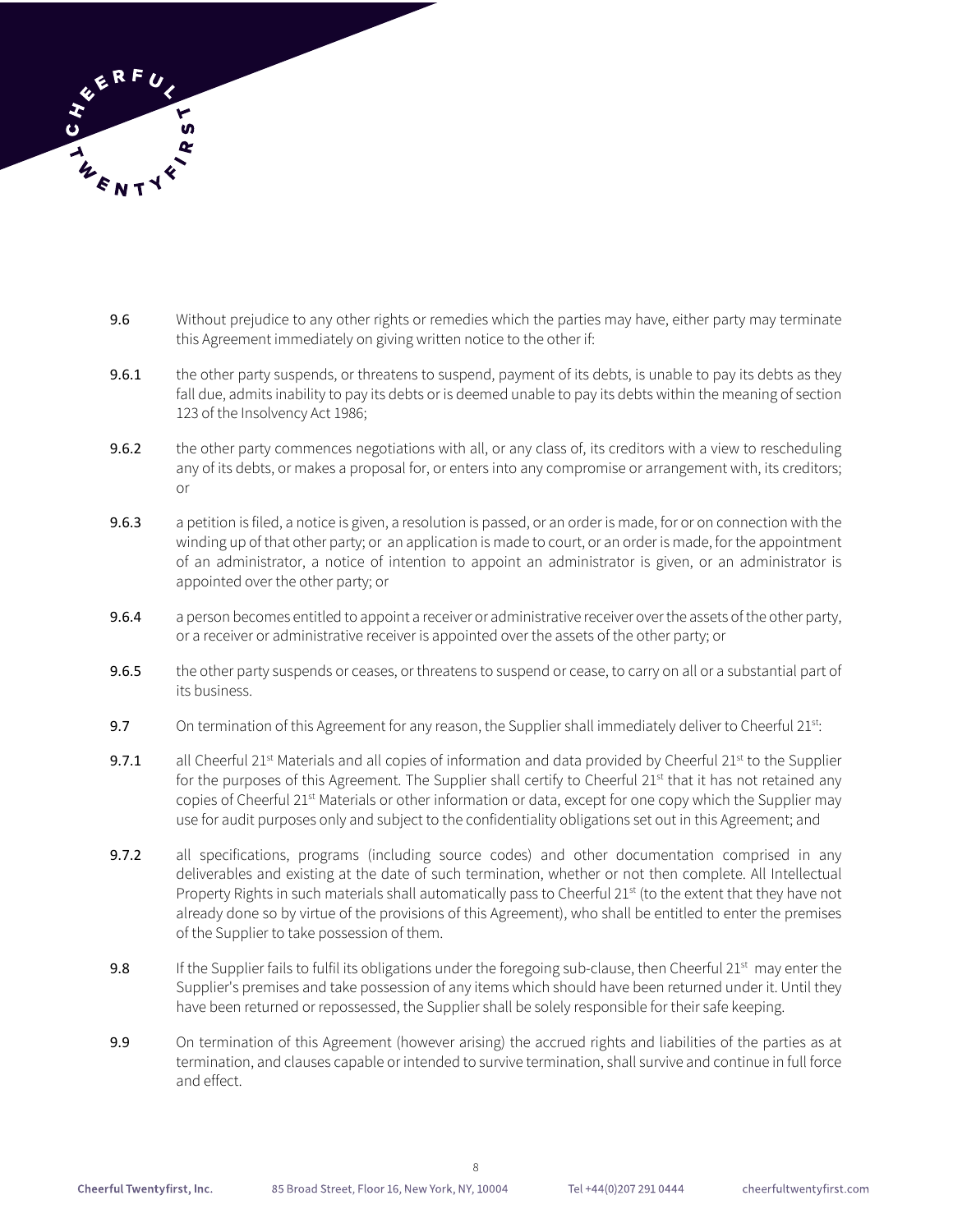

### 10. WAIVER

The waiver or non-enforcement by Cheerful 21<sup>st</sup> of any breach or non-observance of these conditions shall not prevent the subsequent enforcement of these conditions in full and shall not be deemed a waiver of any subsequent breach.

#### 11. VARIATION

No variation of this Agreement shall be effective unless it is in writing and signed by or on behalf of the Parties.

### 12. ASSIGNMENT

- 12.1 The Supplier shall not assign, transfer, mortgage, charge, subcontract, delegate, declare a trust over or deal in any other manner with any of its rights and obligations under this Agreement without the prior written consent of Cheerful 21st.
- 12.2 Cheerful 21st may at any time assign, mortgage, charge, subcontract, delegate, declare a trust over or deal in any other manner with all or any of its rights and obligations under this Agreement.

#### 13. INSURANCE

- 13.1 During the term of this Agreement and for a period of six (6) years thereafter, the Supplier shall maintain in force, with a reputable insurance company, the following insurance:
- 13.1.1 professional indemnity insurance and errors and omissions insurance with an adequate indemnity limit, which shall not be less than three million dollars (\$3,000,000) per occurrence and one million dollars (\$1,000,000) in aggregate;
- 13.1.2 product liability insurance of three million dollars (\$3,000,000);
- 13.1.3 public liability insurance with an adequate limit, which shall not be less than three million dollars (\$3,000,000); and
- 13.1.4 employer's liability cover of five million dollars (\$5,000,000).
- 13.2 The minimum insurance levels specified in this clause 13 are not a limitation on the Supplier's liability.

9

#### 14. SEVERANCE

If any provision or part-provision of this Agreement is or becomes invalid, illegal or unenforceable, it shall be deemed deleted, but that shall not affect the validity and enforceability of the rest of this Agreement.

#### 15. NO PARTNERSHIP OR AGENCY